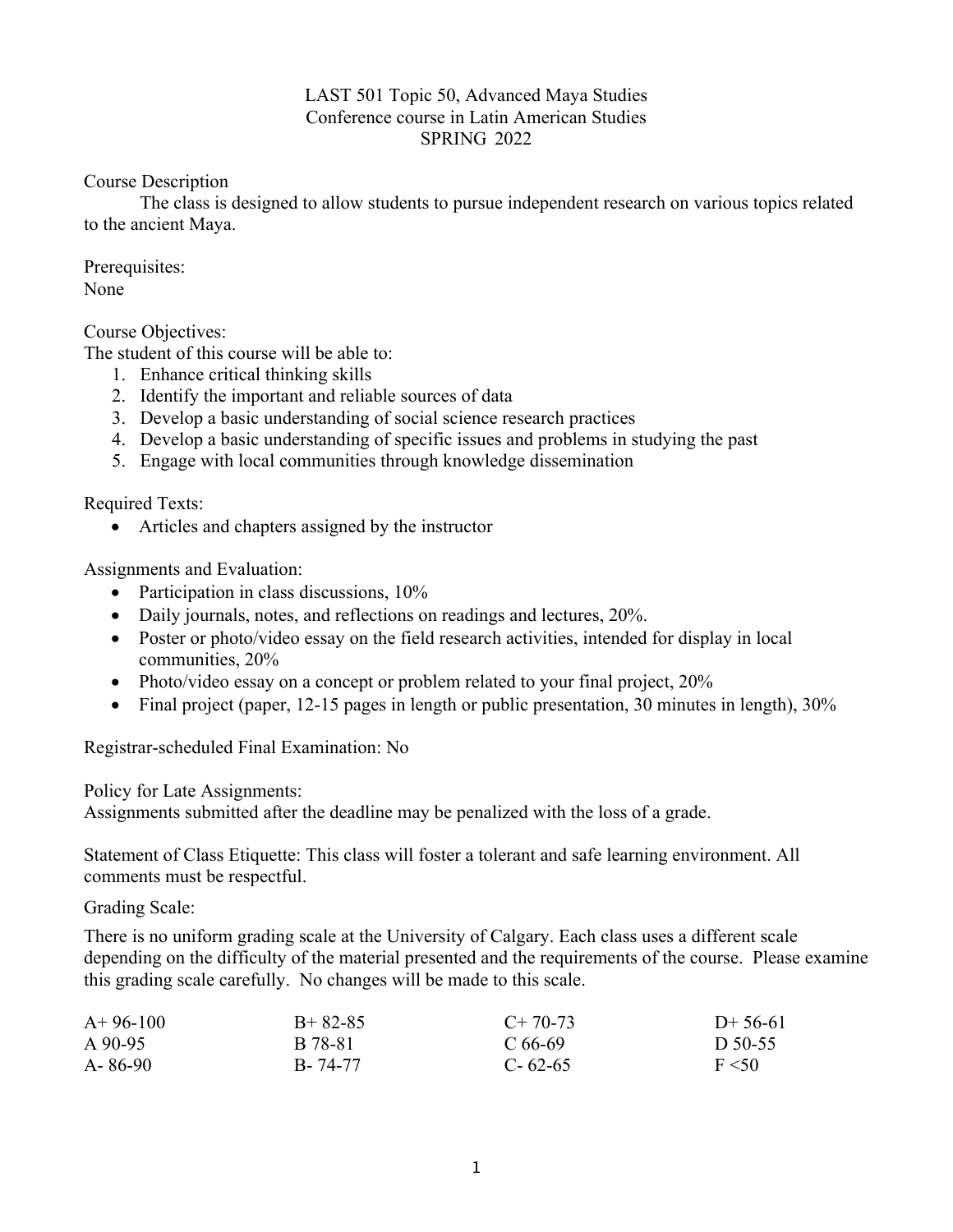## **Principles of Conduct**

The University Calendar includes a statement on the principles of conduct expected of all members of the university community (including students, faculty, administrators, any category of staff, practicum supervisors, and volunteers), whether on or off university property. This statement applies in all situations where members of the university community are acting in their university capacities. All members of the university community have a responsibility to familiarize themselves with the principles of conduct statement, which is available at: www.ucalgary.ca/pubs/calendar/current/k.html. Students should also familiarize themselves with University policies regarding non-academic misconduct: https://www.ucalgary.ca/legal-services/university-policies-procedures/student-non-academicmisconduct-policy

## **Plagiarism, Cheating, and Student Misconduct**

The University of Calgary is committed to the highest standards of academic integrity and honesty. Students are expected to be familiar with these standards regarding academic honesty and to uphold the policies of the University in this respect.

Academic dishonesty is not an acceptable activity at the University of Calgary, and students are strongly advised to read the Student Misconduct section in the University Calendar at: www.ucalgary.ca/pubs/calendar/current/k-3.html. Often, students are unaware of what constitutes academic dishonesty or plagiarism. The most common are (1) presenting another student's work as your own, (2) presenting an author's work or ideas as your own without adequate citation, and (3) using work completed for another course. Such activities will not be tolerated in this course, and students suspected of academic misconduct will be dealt with according to the procedures outlined at:

https://www.ucalgary.ca/legal-services/university-policies-procedures/student-academic-misconductprocedure

For students wishing to know more about what constitutes plagiarism and how to properly cite the work of others, the Department of Anthropology and Archaeology recommends that they attend Academic Integrity workshops offered through the Student Success Centre: https://www.ucalgary.ca/studentservices/student-success/learning/academic-integrity

# **Instructor Intellectual Property**

Information on Instructor Intellectual Property can be found at https://ucalgary.ca/legalservices/university-policies-procedures/intellectual-property-policy

Information on the acceptable use of electronic resources can be found here: https://ucalgary.ca/legalservices/university-policies-procedures/acceptable-use-electronic-resources-and-information-policy

# **Freedom of Information and Protection of Privacy**

Freedom of Information and Protection of Privacy (FOIP) legislation in Alberta disallows the practice of having students retrieve assignments from a public place, such as outside an instructor's office, the department office, etc. Term assignments will be returned to students individually, during class or during the instructor's office hours; if students are unable to pick up their assignments from the instructor, they must provide the instructor with a stamped, self-addressed envelope to be used for the return of the assignment.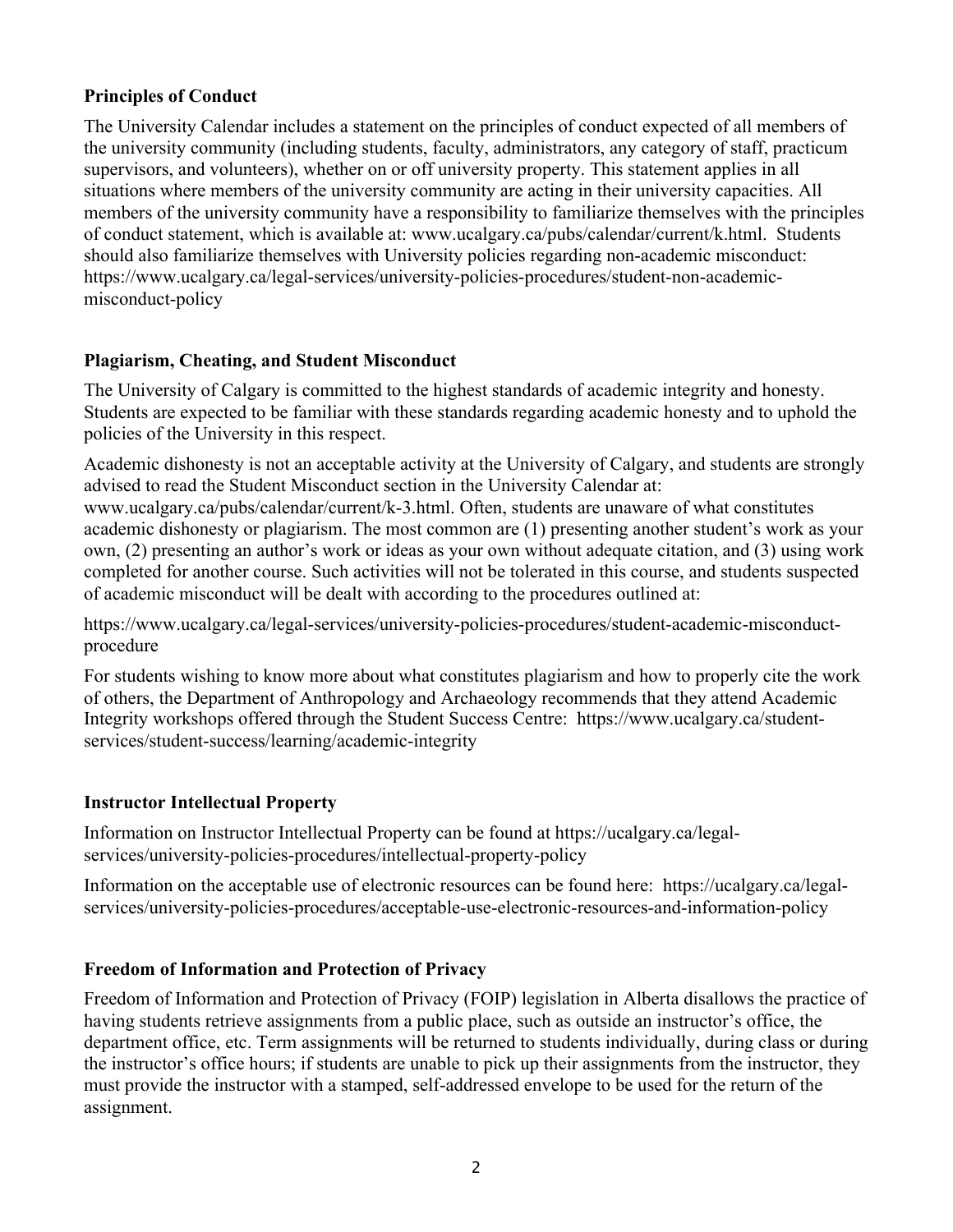#### **Academic Accommodations**

It is the student's responsibility to request academic accommodations. Students may find information on accommodations at: https://www.ucalgary.ca/pubs/calendar/current/b-6-1.html. Students needing an accommodation because of a disability or medical condition should communicate this need to Student Accessibility Services in accordance with the Procedure for Accommodations for Students with Disabilities: https://ucalgary.ca/legal-services/university-policies-procedures/accommodation-studentsdisabilities-procedure

Students needing an accommodation based on a protected ground other than disability should communicate this need, preferably in writing to their instructor or the Department Head (email: pcdawson@ucalgary.ca).

## **Copyright Legislation**

All students are required to read the University of Calgary policy on Acceptable Use of Material Protected by Copyright: https://ucalgary.ca/legal-services/university-policies-procedures/acceptable-usematerial-protected-copyright-policy and requirements of the copyright act (https://lawslois.justice.gc.ca/eng/acts/C-42/index.html) to ensure they are aware of the consequences of unauthorised sharing of course materials (including instructor notes, electronic versions of textbooks etc.). Students who use material protected by copyright in violation of this policy may be disciplines under the Non-Academic Misconduct Act.

#### **Wellness and Mental Health Resources**

The University of Calgary recognizes the pivotal role that student mental health plays in physical health, social connectedness, and academic success and aspires to create a caring and supportive campus community where individuals can freely talk about mental health and receive supports when needed. We encourage you to explore the mental health resources available throughout the university community, such as counselling, self-help resources, peer support, or skills-building available through the SU Wellness Centre (Room 370, MacEwan Student Centre,

https://www.ucalgary.ca/wellnesscentre/services/mental-health-services) and the Campus Mental Health Strategy website (http://www.ucalgary.ca/mentalhealth/).

Students requiring assistance are encouraged to email the Student at Risk line if they or others appear to need wellness assistance: sar@ucalgary.ca. For more immediate response, please call: 403-210-9355 and select option #2.

## **Contact Information for Student and Faculty Representation**

- Student Union VP Academic 403-220-3911, suvpaca@ucalgary.ca
- Students Union Representatives for the Faculty of Arts  $-403-220-3913$ , arts $1@su.ucalg$ arts2@su.ucalgary.ca, arts3@su.ucalgary.ca, arts4@su.ucalgary.ca
- Student Ombuds Office information can be found at: www.ucalgary.ca/ombuds/

## **Campus Safewalk**

Campus Security, in partnership with the Students' Union, provides the Safewalk service, 24 hours a day, to any location on Campus, including the LRT station, parking lots, bus zones, and university